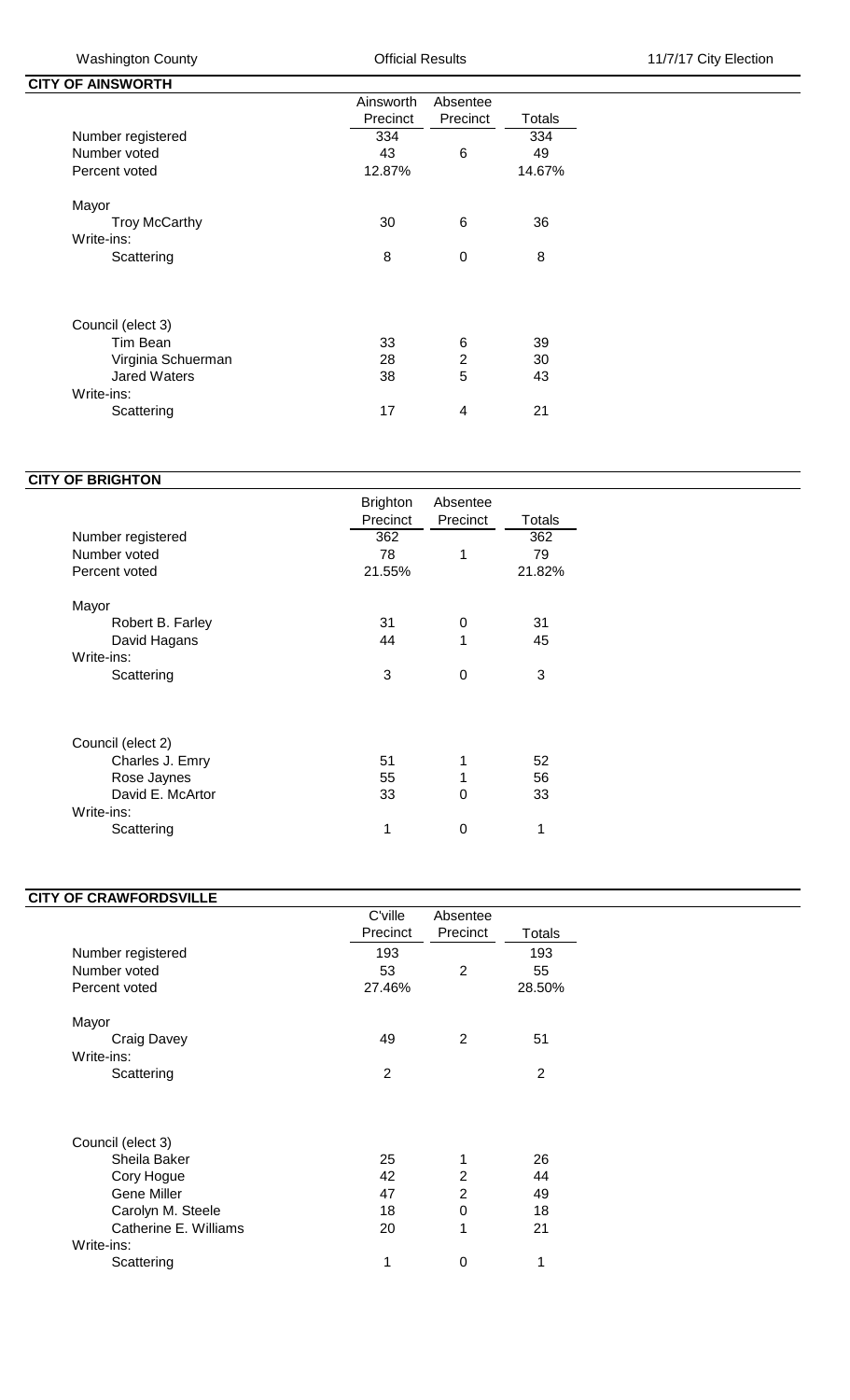**CITY OF KALONA**

|                      | Kalona   | Absentee |        |
|----------------------|----------|----------|--------|
|                      | Precinct | Precinct | Totals |
| Number registered    | 1719     |          | 1719   |
| Number voted         | 168      | 4        | 172    |
| Percent voted        | 9.77%    |          | 10.01% |
| Council (elect 3)    |          |          |        |
| Mark Robe            | 143      | 4        | 147    |
| Joe Schmidt          | 137      | 4        | 141    |
| Ronald C. Slechta    | 56       | 0        | 56     |
| <b>Craig Spitzer</b> | 138      | 4        | 142    |
| Write-ins:           |          |          |        |
| Scattering           | 2        | 0        | 2      |

## **CITY OF RIVERSIDE**

|                                                                                                                             | Riverside                    | Absentee                           |                              |
|-----------------------------------------------------------------------------------------------------------------------------|------------------------------|------------------------------------|------------------------------|
|                                                                                                                             | Precinct                     | Precinct                           | Totals                       |
| Number registered<br>Number voted<br>Percent voted                                                                          | 779<br>204<br>26.19%         | 9                                  | 779<br>213<br>27.34%         |
| Mayor<br>Joseph A. Graff<br>Allen Schneider<br>Write-ins:<br>Scattering                                                     | 58<br>146<br>0               | 1<br>8<br>$\Omega$                 | 59<br>154<br>$\Omega$        |
| Council (elect 2)<br><b>Edgar McGuire</b><br>Andy Rodgers<br>Ralph Schnoebelen<br>Tom L. Sexton<br>Write-ins:<br>Scattering | 78<br>108<br>101<br>105<br>3 | 4<br>8<br>3<br>$\overline{2}$<br>0 | 82<br>116<br>104<br>107<br>3 |

## **CITY OF WELLMAN**

|                   | Wellman  | Absentee     |        |  |
|-------------------|----------|--------------|--------|--|
|                   | Precinct | Precinct     | Totals |  |
| Number registered | 1011     |              | 1011   |  |
| Number voted      | 72       | 2            | 74     |  |
| Percent voted     | 7.12%    |              | 7.32%  |  |
| Mayor             |          |              |        |  |
| Ryan J. Miller    | 62       | 2            | 64     |  |
| Write-ins:        |          |              |        |  |
| Scattering        | 3        | $\Omega$     | 3      |  |
|                   |          |              |        |  |
| Council (elect 2) |          |              |        |  |
| Shannon McCain    | 57       | 2            | 59     |  |
| Mark C. Philpot   | 57       | $\mathbf{2}$ | 59     |  |
| Write-ins:        |          |              |        |  |
| Scattering        | 5        | 0            | 5      |  |
|                   |          |              |        |  |